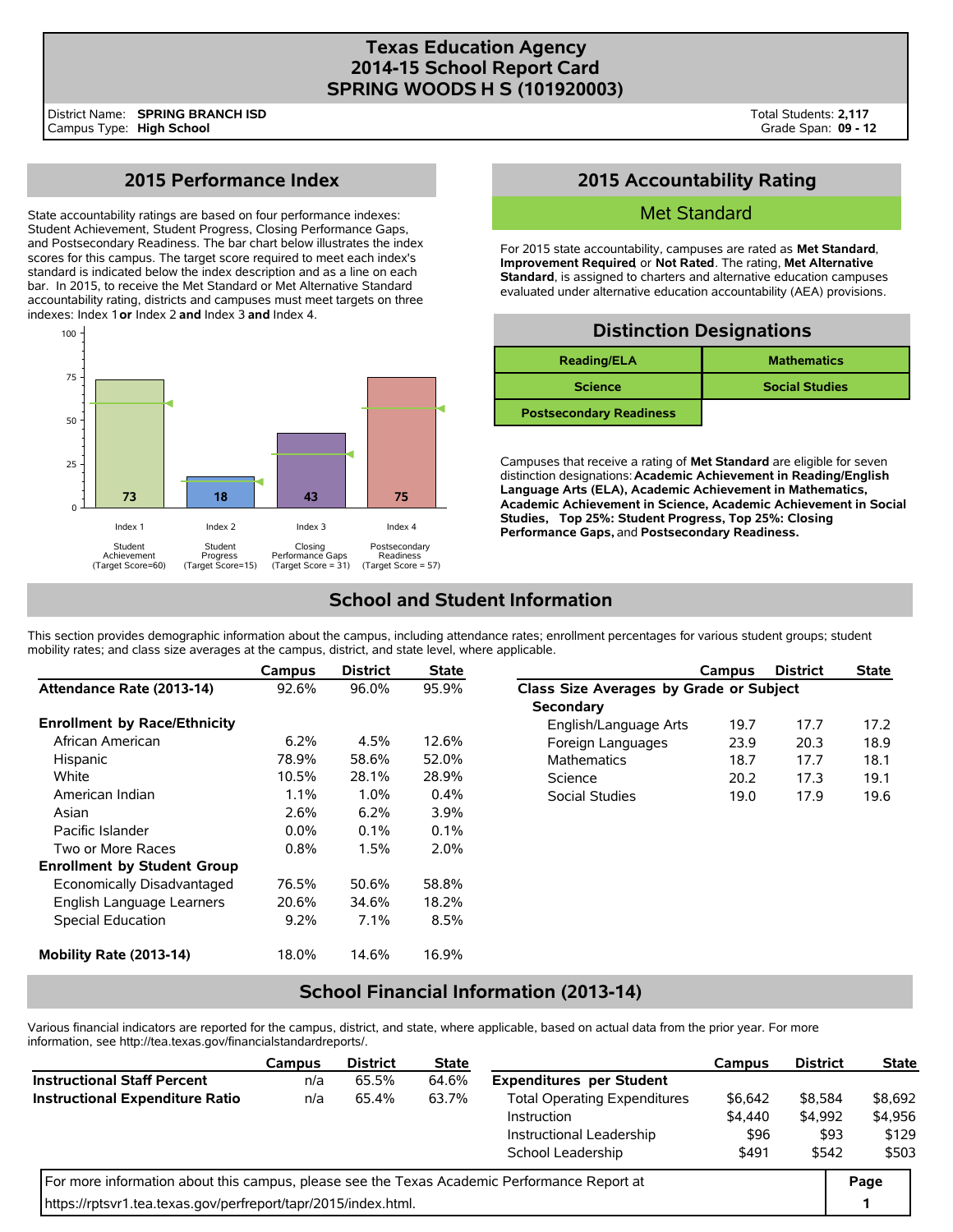### **Texas Education Agency 2014-15 School Report Card**

#### **SPRING WOODS H S (101920003) SPRING BRANCH ISD**

|                                                                                     |      | <b>State</b> |     | All     | <b>African</b><br>District Students American Hispanic |        | White  | American<br>Indian       | Asian  | <b>Pacific</b><br>Islander | Two or<br>More<br>Races | Econ<br><b>Disadv</b> |
|-------------------------------------------------------------------------------------|------|--------------|-----|---------|-------------------------------------------------------|--------|--------|--------------------------|--------|----------------------------|-------------------------|-----------------------|
| STAAR Percent at Phase-in Satisfactory Standard or Above (Sum of All Grades Tested) |      |              |     |         |                                                       |        |        |                          |        |                            |                         |                       |
| All Subjects                                                                        | 2015 | 77%          | 76% | 73%     | 75%                                                   | 71%    | 88%    | $\ast$                   | 88%    | ÷,                         | 92%                     | 72%                   |
| Reading                                                                             | 2015 | 77%          | 75% | 66%     | 67%                                                   | 64%    | 84%    |                          | 80%    | $\frac{1}{2}$              | 88%                     | 64%                   |
| <b>Mathematics</b>                                                                  | 2015 | 81%          | 83% | 73%     | 72%                                                   | 72%    | 79%    | $\ast$                   | $\ast$ | $\overline{\phantom{a}}$   | $\ast$                  | 75%                   |
| Science                                                                             | 2015 | 78%          | 79% | 92%     | 93%                                                   | 91%    | 100%   | $\overline{\phantom{a}}$ | 100%   |                            | $\ast$                  | 91%                   |
| <b>Social Studies</b>                                                               | 2015 | 78%          | 78% | 85%     | 93%                                                   | 82%    | 96%    | $\overline{a}$           | 89%    |                            |                         | 79%                   |
| STAAR Percent at Postsecondary Readiness Standard (Sum of All Grades Tested)        |      |              |     |         |                                                       |        |        |                          |        |                            |                         |                       |
| Two or More Subjects 2015                                                           |      | 41%          | 46% | 47%     | 41%                                                   | 42%    | 76%    | $\overline{a}$           | 81%    | $\overline{a}$             | 88%                     | 41%                   |
| Reading                                                                             | 2015 | 46%          | 48% | 43%     | 41%                                                   | 38%    | 74%    |                          | 75%    | $\overline{a}$             | 86%                     | 38%                   |
| <b>Mathematics</b>                                                                  | 2015 | 48%          | 53% | 21%     | 21%                                                   | 21%    | $\ast$ |                          | $\ast$ |                            | $\ast$                  | 21%                   |
| Science                                                                             | 2015 | 44%          | 50% | 64%     | 46%                                                   | 63%    | 82%    | $\overline{a}$           | 85%    |                            | $\ast$                  | 61%                   |
| Social Studies                                                                      | 2015 | 44%          | 51% | 75%     | 55%                                                   | 72%    | 88%    |                          | 88%    |                            | $\ast$                  | 70%                   |
| STAAR Percent at Advanced Standard (Sum of All Grades Tested)                       |      |              |     |         |                                                       |        |        |                          |        |                            |                         |                       |
| All Subjects                                                                        | 2015 | 16%          | 20% | 8%      | 4%                                                    | 5%     | 26%    | ∗                        | 36%    | $\overline{a}$             | 46%                     | 6%                    |
| Reading                                                                             | 2015 | 17%          | 19% | 3%      | $\ast$                                                | 1%     | 13%    | $\ast$                   | 29%    |                            | $\ast$                  | 2%                    |
| Mathematics                                                                         | 2015 | 20%          | 25% | 4%      | $\ast$                                                | 4%     | $\ast$ |                          | $\ast$ |                            | $\ast$                  | 5%                    |
| Science                                                                             | 2015 | 16%          | 21% | 15%     | $\ast$                                                | 11%    | 44%    |                          | 43%    |                            | $\ast$                  | 12%                   |
| Social Studies                                                                      | 2015 | 19%          | 27% | 30%     | $\ast$                                                | 23%    | 72%    |                          | 63%    |                            | $\ast$                  | 23%                   |
| <b>STAAR Percent Met or Exceeded Progress</b>                                       |      |              |     |         |                                                       |        |        |                          |        |                            |                         |                       |
| All Subjects                                                                        | 2015 | 57%          | 59% | 37%     | ∗                                                     | 36%    | $\ast$ | $\ast$                   | $\ast$ |                            |                         | 36%                   |
| Reading                                                                             | 2015 | 59%          | 60% | $\star$ | $\ast$                                                | $\ast$ | $\ast$ | $\ast$                   | $\ast$ |                            | $\ast$                  | $\ast$                |
| Mathematics                                                                         | 2015 | 47%          | 50% | 24%     | $\ast$                                                | 24%    | $\ast$ | $\ast$                   | $\ast$ |                            | $\ast$                  | 25%                   |
| <b>STAAR Percent Exceeded Progress</b>                                              |      |              |     |         |                                                       |        |        |                          |        |                            |                         |                       |
| All Subjects                                                                        | 2015 | 15%          | 17% | 2%      | $\ast$                                                | 2%     | $\ast$ | $\ast$                   | $\ast$ |                            |                         | 2%                    |
| Reading                                                                             | 2015 | 16%          | 16% | $\star$ | $\ast$                                                | $\ast$ | $\ast$ | $\ast$                   | $\ast$ |                            | $\ast$                  | $\ast$                |
| <b>Mathematics</b>                                                                  | 2015 | 19%          | 22% | 4%      | $\ast$                                                | 4%     | $\ast$ | $\ast$                   | $\ast$ |                            | $\ast$                  | 4%                    |
| <b>Students Success Initiative</b>                                                  |      |              |     |         |                                                       |        |        |                          |        |                            |                         |                       |
| Grade 8                                                                             |      |              |     |         |                                                       |        |        |                          |        |                            |                         |                       |
| STAAR Met Standard (Failed in Previous Year) Promoted to Grade 9                    |      |              |     |         |                                                       |        |        |                          |        |                            |                         |                       |
| Reading                                                                             | 2015 | 8%           | 21% | 24%     | $\ast$                                                | 23%    | $\ast$ |                          | $\ast$ |                            |                         | 23%                   |

'?' Indicates that the data for this item were statistically improbable, or were reported outside a reasonable range. '' Indicates zero observations reported for this group. '\*' Indicates results are masked due to small numbers to protect student confidentiality. 'n/a' Indicates data reporting is not applicable for this group.

For more information about this campus, please see the Texas Academic Performance Report at **Page Page** https://rptsvr1.tea.texas.gov/perfreport/tapr/2015/index.html. **2**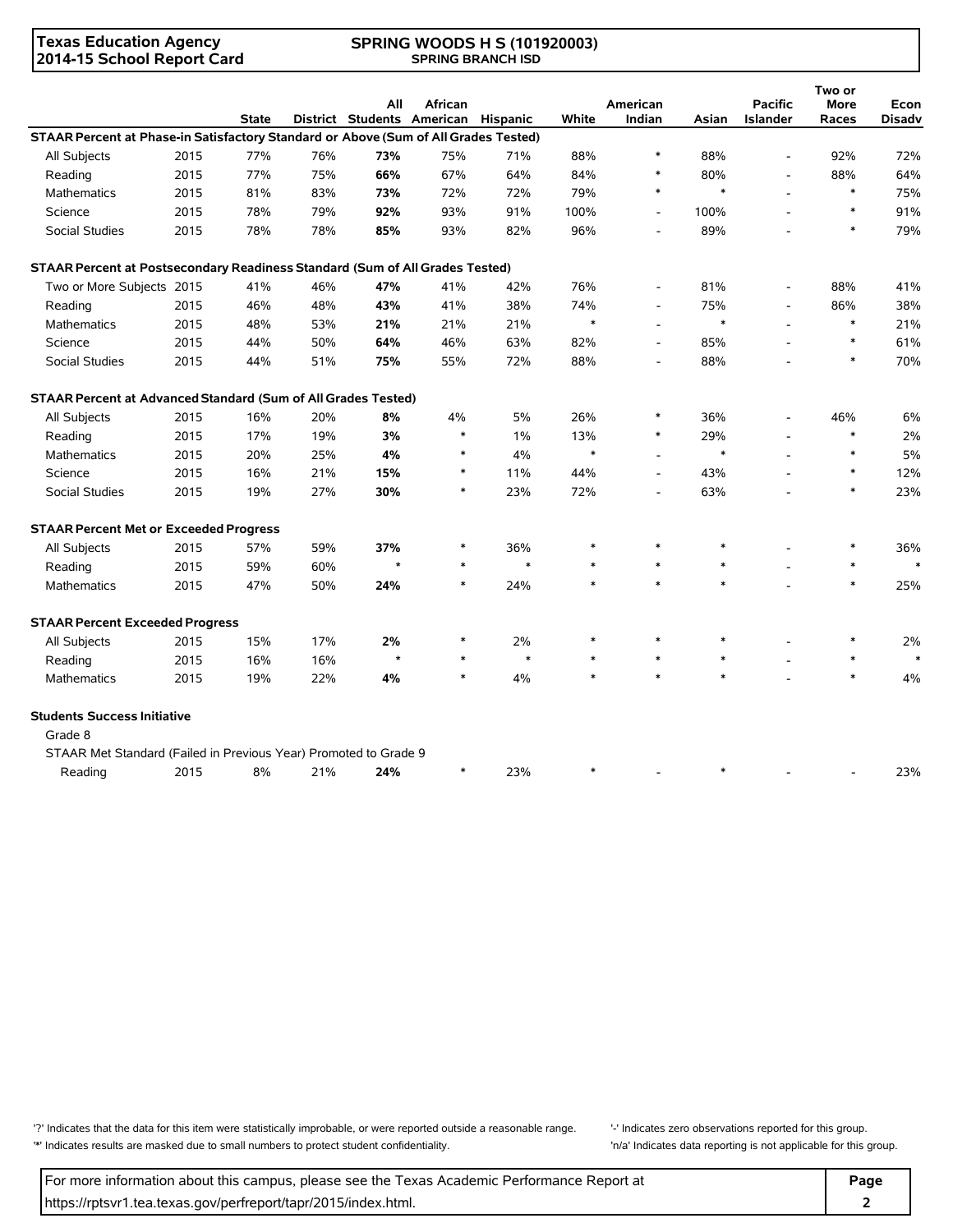| <b>Texas Education Agency</b><br>2014-15 School Report Card | <b>SPRING WOODS H S (101920003)</b><br><b>SPRING BRANCH ISD</b> |       |                                   |                |          |       |                          |        |                          |                                      |                       |
|-------------------------------------------------------------|-----------------------------------------------------------------|-------|-----------------------------------|----------------|----------|-------|--------------------------|--------|--------------------------|--------------------------------------|-----------------------|
|                                                             | <b>State</b>                                                    |       | All<br>District Students American | <b>African</b> | Hispanic | White | American<br>Indian       | Asian  | <b>Pacific</b>           | Two or<br><b>Islander More Races</b> | Econ<br><b>Disadv</b> |
| Annual Dropout Rate (Gr 9-12)                               |                                                                 |       |                                   |                |          |       |                          |        |                          |                                      |                       |
| 2013-14                                                     | 2.2%                                                            | 2.2%  | 4.0%                              | 5.5%           | 4.2%     | 0.8%  | 4.3%                     | 1.6%   | $\overline{\phantom{a}}$ | 13.6%                                | 3.9%                  |
| 2012-13                                                     | 2.2%                                                            | 2.0%  | 3.1%                              | 2.6%           | 3.3%     | 2.5%  | 10.5%                    | 0.0%   | $\ast$                   | 0.0%                                 | 2.7%                  |
| 4-Year Longitudinal Rate (Gr 9-12)                          |                                                                 |       |                                   |                |          |       |                          |        |                          |                                      |                       |
| Class of 2014                                               |                                                                 |       |                                   |                |          |       |                          |        |                          |                                      |                       |
| Graduated                                                   | 88.3%                                                           | 89.7% | 86.7%                             | 73.7%          | 86.1%    | 93.0% | $\ast$                   | 90.0%  | $\overline{\phantom{a}}$ | 85.7%                                | 87.1%                 |
| <b>Received GED</b>                                         | 0.8%                                                            | 0.5%  | 0.2%                              | 0.0%           | 0.3%     | 0.0%  | $\ast$                   | 0.0%   | $\overline{\phantom{a}}$ | 0.0%                                 | 0.3%                  |
| Continued HS                                                | 4.3%                                                            | 2.0%  | 1.1%                              | 0.0%           | 1.1%     | 1.8%  | $\ast$                   | 0.0%   | $\overline{\phantom{a}}$ | 0.0%                                 | 0.9%                  |
| Dropped Out                                                 | 6.6%                                                            | 7.7%  | 12.0%                             | 26.3%          | 12.5%    | 5.3%  | $\ast$                   | 10.0%  | $\overline{\phantom{a}}$ | 14.3%                                | 11.7%                 |
| Graduates and GED                                           | 89.1%                                                           | 90.3% | 86.9%                             | 73.7%          | 86.4%    | 93.0% | $\ast$                   | 90.0%  | $\overline{\phantom{a}}$ | 85.7%                                | 87.4%                 |
| Grads, GED, & Cont                                          | 93.4%                                                           | 92.3% | 88.0%                             | 73.7%          | 87.5%    | 94.7% | $\ast$                   | 90.0%  | $\overline{\phantom{a}}$ | 85.7%                                | 88.3%                 |
| Class of 2013                                               |                                                                 |       |                                   |                |          |       |                          |        |                          |                                      |                       |
| Graduated                                                   | 88.0%                                                           | 90.3% | 87.8%                             | 89.2%          | 86.8%    | 90.2% | $\ast$                   | 100.0% | $\ast$                   | $\ast$                               | 89.5%                 |
| <b>Received GED</b>                                         | 0.8%                                                            | 0.2%  | 0.2%                              | 0.0%           | 0.3%     | 0.0%  | $\ast$                   | 0.0%   | $\ast$                   | $\ast$                               | 0.3%                  |
| Continued HS                                                | 4.6%                                                            | 2.7%  | 3.3%                              | 2.7%           | 3.5%     | 3.9%  | $\ast$                   | 0.0%   | $\ast$                   | $\ast$                               | 2.5%                  |
| Dropped Out                                                 | 6.6%                                                            | 6.7%  | 8.7%                              | 8.1%           | 9.5%     | 5.9%  | $\ast$                   | 0.0%   | $\ast$                   | $\ast$                               | 7.6%                  |
| Graduates and GED                                           | 88.9%                                                           | 90.5% | 88.0%                             | 89.2%          | 87.0%    | 90.2% | $\ast$                   | 100.0% | $\ast$                   | $\ast$                               | 89.8%                 |
| Grads, GED, & Cont                                          | 93.4%                                                           | 93.3% | 91.3%                             | 91.9%          | 90.5%    | 94.1% | $\ast$                   | 100.0% | $\ast$                   | $\ast$                               | 92.4%                 |
| 5-Year Extended Longitudinal Rate (Gr 9-12)                 |                                                                 |       |                                   |                |          |       |                          |        |                          |                                      |                       |
| Class of 2013                                               |                                                                 |       |                                   |                |          |       |                          |        |                          |                                      |                       |
| Graduated                                                   | 90.4%                                                           | 91.8% | 90.2%                             | 91.7%          | 89.1%    | 94.1% | $\ast$                   | 100.0% | $\ast$                   | *                                    | 91.2%                 |
| <b>Received GED</b>                                         | 1.1%                                                            | 0.5%  | 0.2%                              | 0.0%           | 0.3%     | 0.0%  | $\ast$                   | 0.0%   | $\ast$                   | $\ast$                               | 0.3%                  |
| Continued HS                                                | 1.3%                                                            | 1.0%  | 0.2%                              | 0.0%           | 0.0%     | 2.0%  | $\ast$                   | 0.0%   | $\ast$                   | $\ast$                               | 0.3%                  |
| Dropped Out                                                 | 7.2%                                                            | 6.7%  | 9.4%                              | 8.3%           | 10.6%    | 3.9%  | $\ast$                   | 0.0%   | $\ast$                   | $\ast$                               | 8.2%                  |
| Graduates and GED                                           | 91.5%                                                           | 92.3% | 90.4%                             | 91.7%          | 89.4%    | 94.1% | $\ast$                   | 100.0% | $\ast$                   | $\ast$                               | 91.5%                 |
| Grads, GED, & Cont                                          | 92.8%                                                           | 93.3% | 90.6%                             | 91.7%          | 89.4%    | 96.1% | $\ast$                   | 100.0% | $\ast$                   | $\ast$                               | 91.8%                 |
| Class of 2012                                               |                                                                 |       |                                   |                |          |       |                          |        |                          |                                      |                       |
| Graduated                                                   | 90.4%                                                           | 91.9% | 87.3%                             | 91.4%          | 86.5%    | 89.5% | $\ast$                   | 88.9%  | $\overline{a}$           | $\ast$                               | 85.4%                 |
| <b>Received GED</b>                                         | 1.2%                                                            | 0.7%  | 1.0%                              | 0.0%           | 1.3%     | 0.0%  | $\ast$                   | 0.0%   |                          | $\ast$                               | 0.7%                  |
| Continued HS                                                | 1.3%                                                            | 0.8%  | 1.0%                              | 2.9%           | 0.3%     | 3.5%  | $\ast$                   | 0.0%   | $\overline{a}$           | $\ast$                               | 0.7%                  |
| Dropped Out                                                 | 7.1%                                                            | 6.6%  | 10.8%                             | 5.7%           | 11.8%    | 7.0%  | $\ast$                   | 11.1%  | $\overline{\phantom{a}}$ | $\ast$                               | 13.2%                 |
| Graduates and GED                                           | 91.6%                                                           | 92.6% | 88.2%                             | 91.4%          | 87.8%    | 89.5% | $\ast$                   | 88.9%  | $\overline{\phantom{a}}$ | $\ast$                               | 86.1%                 |
| Grads, GED, & Cont                                          | 92.9%                                                           | 93.4% | 89.2%                             | 94.3%          | 88.2%    | 93.0% | $\ast$                   | 88.9%  |                          | $\ast$                               | 86.8%                 |
| RHSP/DAP Graduates (Longitudinal Rate)                      |                                                                 |       |                                   |                |          |       |                          |        |                          |                                      |                       |
| Class of 2014                                               | 85.5%                                                           | 92.3% | 84.0%                             | 76.9%          | 82.5%    | 89.6% |                          | 93.8%  |                          | 100.0%                               | 81.5%                 |
| Class of 2013                                               | 83.5%                                                           | 81.3% | 63.8%                             | 57.6%          | 59.2%    | 91.3% |                          | 88.9%  |                          | $\ast$                               | 61.4%                 |
| <b>SAT/ACT Results</b>                                      |                                                                 |       |                                   |                |          |       |                          |        |                          |                                      |                       |
| Tested                                                      |                                                                 |       |                                   |                |          |       |                          |        |                          |                                      |                       |
| Class of 2014                                               | 66.3%                                                           | 78.9% | 62.7%                             | 76.5%          | 58.7%    | 78.9% |                          | 64.7%  |                          | 66.7%                                | 60.5%                 |
| Class of 2013                                               | 63.8%                                                           | 80.6% | 57.6%                             | 64.7%          | 51.0%    | 85.7% |                          | 85.0%  | $\ast$                   | $\ast$                               | 56.0%                 |
| At/Above Criterion                                          |                                                                 |       |                                   |                |          |       |                          |        |                          |                                      |                       |
| Class of 2014                                               | 25.1%                                                           | 46.3% | 18.1%                             | 15.4%          | 11.3%    | 33.3% | ∗                        | 63.6%  |                          |                                      | 12.6%                 |
| Class of 2013                                               | 25.4%                                                           | 43.8% | 17.4%                             | 9.1%           | 10.9%    | 38.1% |                          | 29.4%  | $\ast$                   | $\ast$                               | 12.2%                 |
|                                                             |                                                                 |       |                                   |                |          |       |                          |        |                          |                                      |                       |
| Average SAT Score                                           |                                                                 |       |                                   |                |          |       |                          |        |                          |                                      |                       |
| Class of 2014                                               | 1417                                                            | 1535  | 1335                              | 1228           | 1283     | 1483  | $\ast$                   | 1577   |                          |                                      | 1277                  |
| Class of 2013                                               | 1422                                                            | 1516  | 1344                              | 1216           | 1294     | 1515  | $\overline{\phantom{a}}$ | 1516   | $\ast$                   |                                      | 1291                  |
| Average ACT Score                                           |                                                                 |       |                                   |                |          |       |                          |        |                          |                                      |                       |
| Class of 2014                                               | 20.6                                                            | 23.8  | 19.8                              | $\ast$         | 18.6     | 22.7  | $\overline{\phantom{a}}$ | 24.6   |                          |                                      | 18.5                  |
| Class of 2013                                               | 20.6                                                            | 23.4  | 19.5                              | 17.4           | 18.7     | 22.5  |                          | 23.5   |                          | *                                    | 18.8                  |
|                                                             |                                                                 |       |                                   |                |          |       |                          |        |                          |                                      |                       |

'?' Indicates that the data for this item were statistically improbable, or were reported outside a reasonable range. | '-' Indicates zero observations reported for this group. '\*' Indicates results are masked due to small numbers to protect student confidentiality. 'n/a' Indicates data reporting is not applicable for this group.